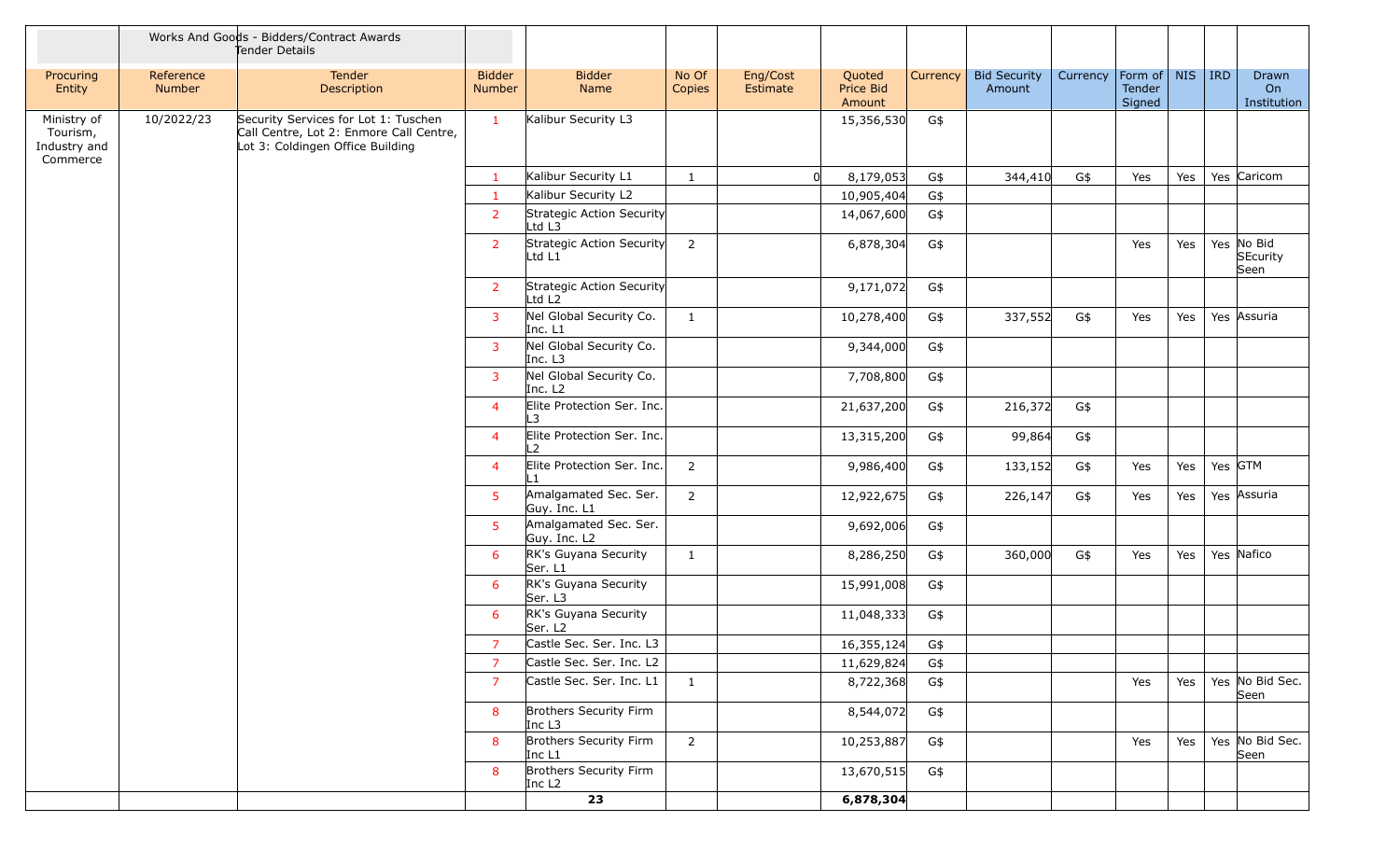|                                                         |                     | Works And Goods - Bidders/Contract Awards<br>Tender Details                              |                                |                                      |                 |                      |                                      |             |                               |          |                             |            |            |                            |
|---------------------------------------------------------|---------------------|------------------------------------------------------------------------------------------|--------------------------------|--------------------------------------|-----------------|----------------------|--------------------------------------|-------------|-------------------------------|----------|-----------------------------|------------|------------|----------------------------|
| Procuring<br>Entity                                     | Reference<br>Number | <b>Tender</b><br>Description                                                             | <b>Bidder</b><br><b>Number</b> | <b>Bidder</b><br>Name                | No Of<br>Copies | Eng/Cost<br>Estimate | Quoted<br><b>Price Bid</b><br>Amount | Currency    | <b>Bid Security</b><br>Amount | Currency | Form of<br>Tender<br>Signed | <b>NIS</b> | <b>IRD</b> | Drawn<br>On<br>Institution |
| MOA-National<br>Drainage and<br>Irrigation<br>Authority | 108/2022/21         | Construction of Pump Station at Canal<br>No1 Reg 3                                       | $\mathbf{1}$                   | Platinum Investments<br>Inc          | 2               |                      | 599,019,135                          | G\$         | 10,929,647                    | G\$      | Yes                         | Yes        |            | Yes Caricom                |
|                                                         |                     |                                                                                          | $\overline{2}$                 | Samaroo Investment                   | $\overline{2}$  |                      | 877,337,577                          | G\$         | 13,160,661                    | G\$      | Yes                         | Yes        |            | Yes Assuria                |
|                                                         |                     |                                                                                          | $\overline{3}$                 | Well Built Const. Ser.               | $\overline{2}$  |                      | 643,249,493                          | G\$         | 12,799,005                    | G\$      | Yes                         | Yes        |            | Yes Caricom                |
|                                                         |                     |                                                                                          | $\overline{4}$                 | Yunas Civil & Building<br>Const. Ser | $\overline{2}$  |                      | 672,313,400                          | G\$         | 12,000,000                    | G\$      | Yes                         | Yes        |            | Yes Caricom                |
|                                                         |                     |                                                                                          | 5                              | Rupan Ramoutar<br>Investment         | 2               |                      | 896,776,290                          | G\$         | 13,451,509                    | G\$      | Yes                         | Yes        |            | Yes Assuria                |
|                                                         |                     |                                                                                          | 6                              | VR Construction Inc                  | 2               | 649,820,050          | 639,430,495                          | G\$         | 9,591,457                     | G\$      | Yes                         | Yes        |            | Yes Caricom                |
|                                                         |                     |                                                                                          |                                | 6                                    |                 |                      | 599,019,135                          |             |                               |          |                             |            |            |                            |
| Office of the<br>President                              | 15/2022/01          | Rental of Office Building                                                                | $\mathbf{1}$                   | Gemini Investments<br>(Vat Exc.)     | 1               |                      | 24,000,000                           | G\$         | 480,000                       | G\$      | Yes                         | Yes        |            | Yes Nafico                 |
|                                                         |                     |                                                                                          | $\overline{2}$                 | Queensway Sec. Ser.<br>Inc.          | 1               |                      | 41,040,000                           | G\$         | 820,800                       | G\$      | Yes                         | Yes        |            | Yes Dem. Bank              |
|                                                         |                     |                                                                                          | $\overline{3}$                 | Michael George                       | $\mathbf{1}$    |                      | 20,450,000                           | G\$         | 429,000                       | G\$      | Yes                         | Yes        | Yes RBL    |                            |
|                                                         |                     |                                                                                          |                                | $\mathbf{3}$                         |                 |                      | 20,450,000                           |             |                               |          |                             |            |            |                            |
|                                                         | 16/2022/01          | Procurement of Security Services                                                         | $\mathbf{1}$                   | Castle Security Ser. Inc             | $\mathbf{1}$    |                      | 4,328,352                            | G\$         | 50,000                        | G\$      | Yes                         | Yes        |            | Yes Premier Ins            |
|                                                         |                     |                                                                                          | $\overline{2}$                 | Amalgated Security Ser.<br>Guy. Inc  | $\overline{2}$  |                      | 4,557,246                            | G\$         | 45,573                        | G\$      | Yes                         | Yes        |            | Yes Assuria                |
|                                                         |                     |                                                                                          | 3                              | RK's Guyana Security<br>Service      | $\mathbf{1}$    |                      | 4,111,934                            | G\$         | 45,000                        | G\$      | Yes                         | Yes        |            | Yes Nafico                 |
|                                                         |                     |                                                                                          | $\overline{4}$                 | Brothers Security Inc                | $\mathbf{1}$    |                      | 5,064,746                            | G\$         | 101,294                       | G\$      | Yes                         | Yes        |            | Yes Caricom                |
|                                                         |                     |                                                                                          | 5                              | Strategic Action Security<br>Ltd     | 2               |                      | 3,397,784                            | G\$         |                               |          | Yes                         | Yes        |            | Yes No Bid Sec.<br>seen    |
|                                                         |                     |                                                                                          | 6                              | Queensway Security<br>Ser. Inc.      | 2               |                      | 6,311,406                            | G\$         | 63,114                        | G\$      | Yes                         | Yes        |            | Yes Demerara<br>Bank       |
|                                                         |                     |                                                                                          | $\overline{7}$                 | Nel Global Security Co.<br>Inc.      | 1               |                      | 3,854,400                            | G\$         | 38,544                        | G\$      | Yes                         | Yes        |            | Yes Assuria                |
|                                                         |                     |                                                                                          |                                | $\overline{z}$                       |                 |                      | 3,397,784                            |             |                               |          |                             |            |            |                            |
| Guyana Energy<br>Agency                                 | 31/2022/01          | Consultancy Services for Training in<br>Onshore Spill Response Techniques for<br>the GEA |                                | No Bid Received                      | $\mathbf 0$     |                      |                                      |             |                               | 0        | 0                           | 0          | 0          | -10                        |
|                                                         |                     |                                                                                          |                                | $\mathbf{1}$                         |                 |                      | $\mathbf{0}$                         |             |                               |          |                             |            |            |                            |
| Transport and<br>Harbours<br>Department                 | 33/2022/31          | Acquisition and Supply of Spares for<br>Vessels                                          | $\mathbf{1}$                   | Dax Contracting<br>Services          | $\overline{2}$  |                      | 0 177,093,930                        | G\$         | 1,500,000                     | G\$      | Yes                         | Yes        |            | Yes Caricom                |
|                                                         |                     |                                                                                          | $\overline{2}$                 | Brinco Shipping &<br>Trading Co. Ltd | $\overline{2}$  |                      | 212,949,131                          | G\$         | 1,500,000                     | G\$      |                             |            |            |                            |
|                                                         |                     |                                                                                          |                                | $\overline{2}$                       |                 |                      | 177,093,930                          |             |                               |          |                             |            |            |                            |
| Guyana<br>Elections<br>Commission                       | 56/2022/11          | Pre-Qualification of Contractors/<br>Suppliers Mechanical Works                          | $\mathbf{1}$                   | Terry Dass Mechanic<br>Shop          | $\overline{2}$  |                      |                                      | $\mathbf 0$ |                               | 0        | $\Omega$                    | Yes        | Yes $ 0$   |                            |
|                                                         |                     |                                                                                          | $\overline{2}$                 | Kerry Jarvis                         | $\overline{2}$  |                      | 0                                    |             |                               |          |                             | Yes        | Yes        |                            |